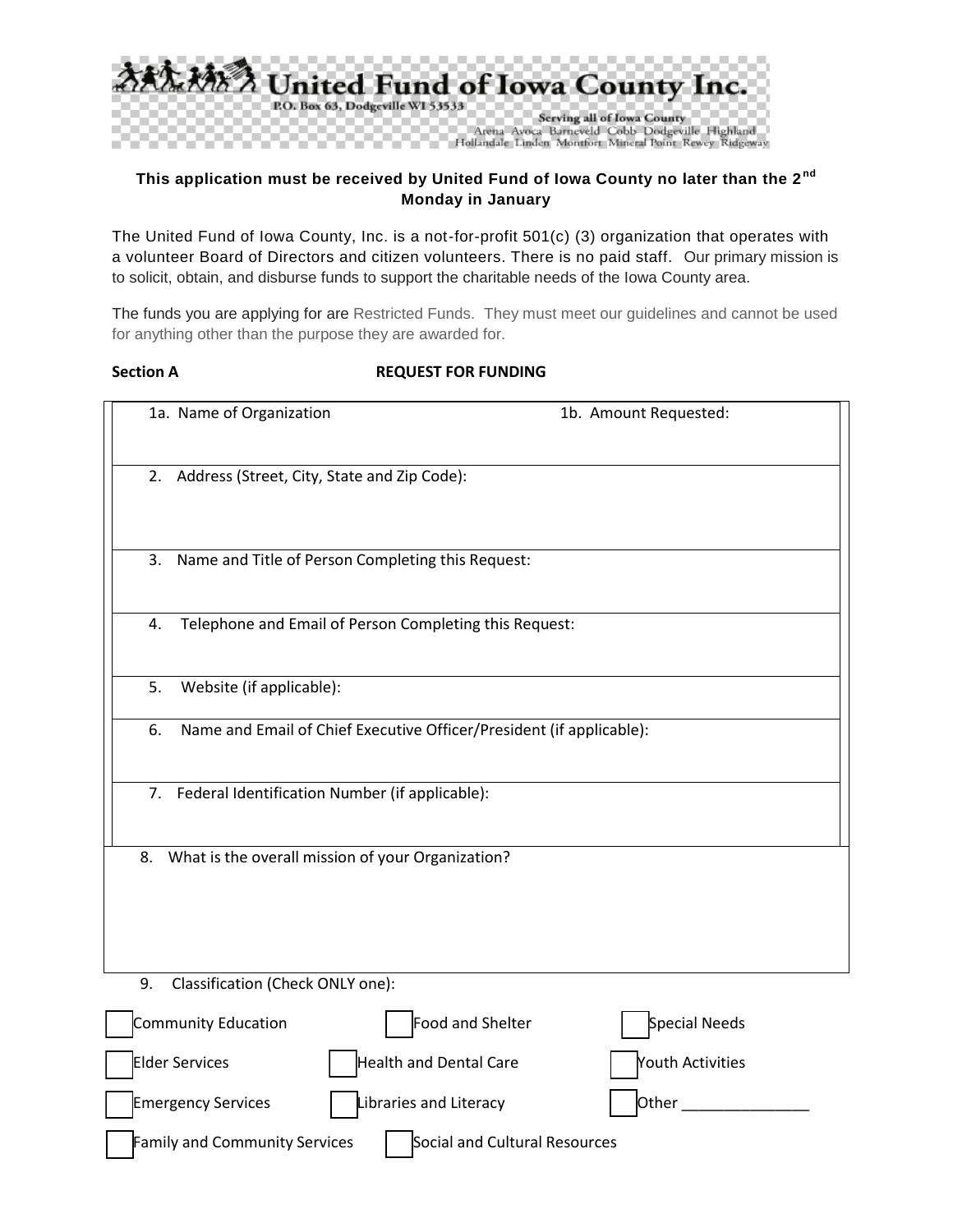

Did your Project/Organization receive funds from United Fund of Iowa County during the past/prior award year? If so, please answer Questions 10 & 11.

- 10. How many IOWA COUNTY residents does your organization serve annually?
- 11. Describe the way(s) and date you publicized your United Fund award (Brochure, Fliers, Newsletters, Posters, Newspaper or Other method) Attach copies.
- 12. Provide proof of non-profit status by attaching one of the following:

| Articles of Incorporation                 |
|-------------------------------------------|
| Charter                                   |
| IRS Letter of Determination - 501 (c) (3) |
| Other – Provide Explanation ________      |

13. United Fund of *Iowa County does not discriminate in programs or services. Does your organization practice non-discrimination? \_\_\_\_\_\_\_YES \_\_\_\_\_\_\_ NO (Civil Rights Act does not allow United Fund to distribute funds to non-compliant applicants)*

## **Section B:**

**Describe your Program, Project or Event in the spaces below. Complete each section below. Be specific and complete in your answers. DO NOT LEAVE SECTIONS BLANK.** 

| 14. What is the title of your project/event?                                                     |  |
|--------------------------------------------------------------------------------------------------|--|
| 15 a. What group of lowa County residents will be served? (Examples: Youth, Low-Income, Elderly, |  |
| b. Approximately, how many lowa County residents will be served?                                 |  |
| c. What municipality (ies) will be served?                                                       |  |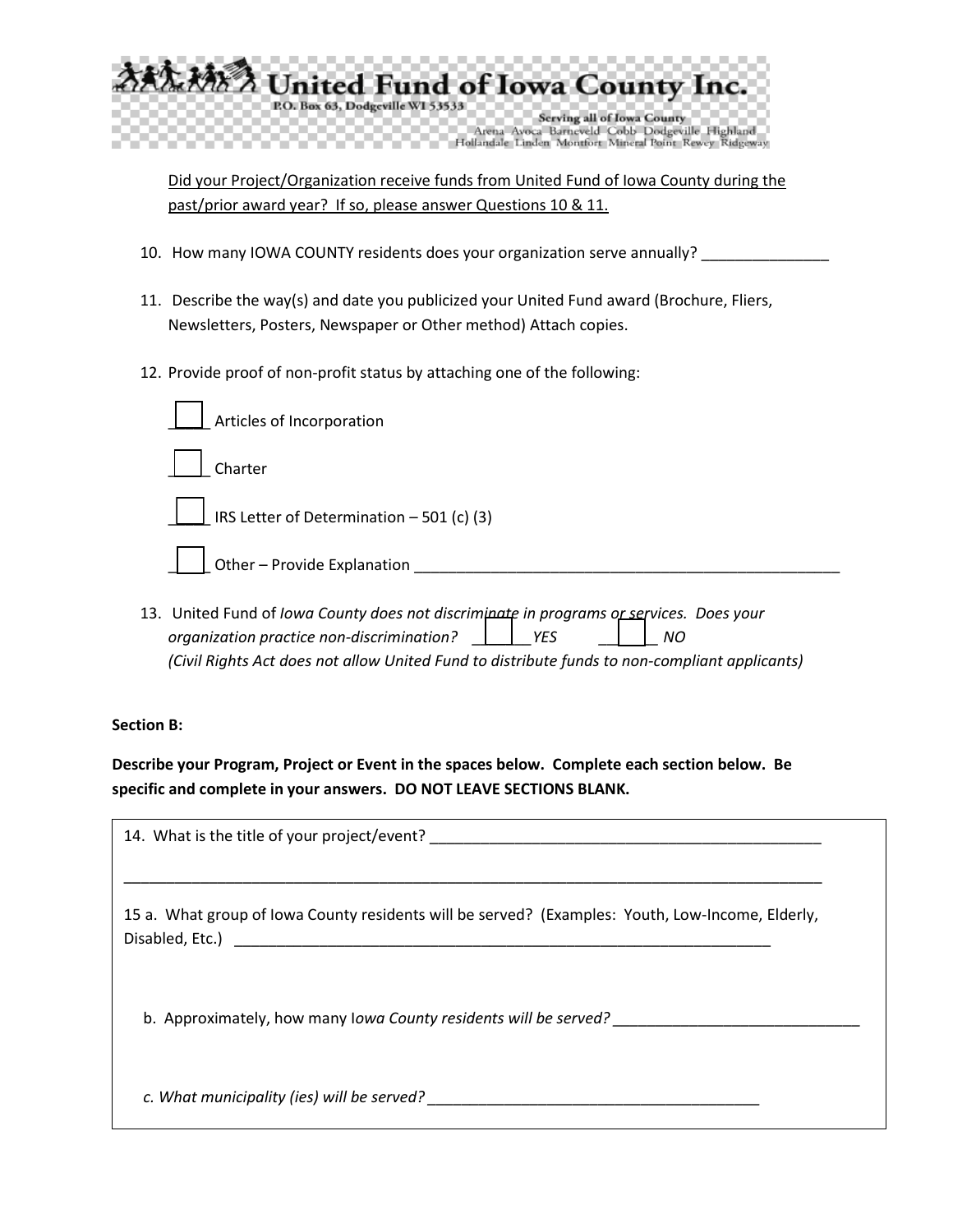

Arena Avoca Barneveld Cobb Dodgeville Highland<br>Hollandale Linden Montfort Mineral Point Rewey Ridgeway

16. List your objective (s) for the Project, Program or Event (Examples: Purchase of equipment, training, providing scholarships/services, etc.)

17. What impact may this project have on the recipient(s) or community?

18. What will your timeline be for this Project, Program or Event from beginning to end?

19. How will you know your Project, Program or Event was successful?

20. What will be your plan for publicizing the United Fund award for this Project/Program or Event?